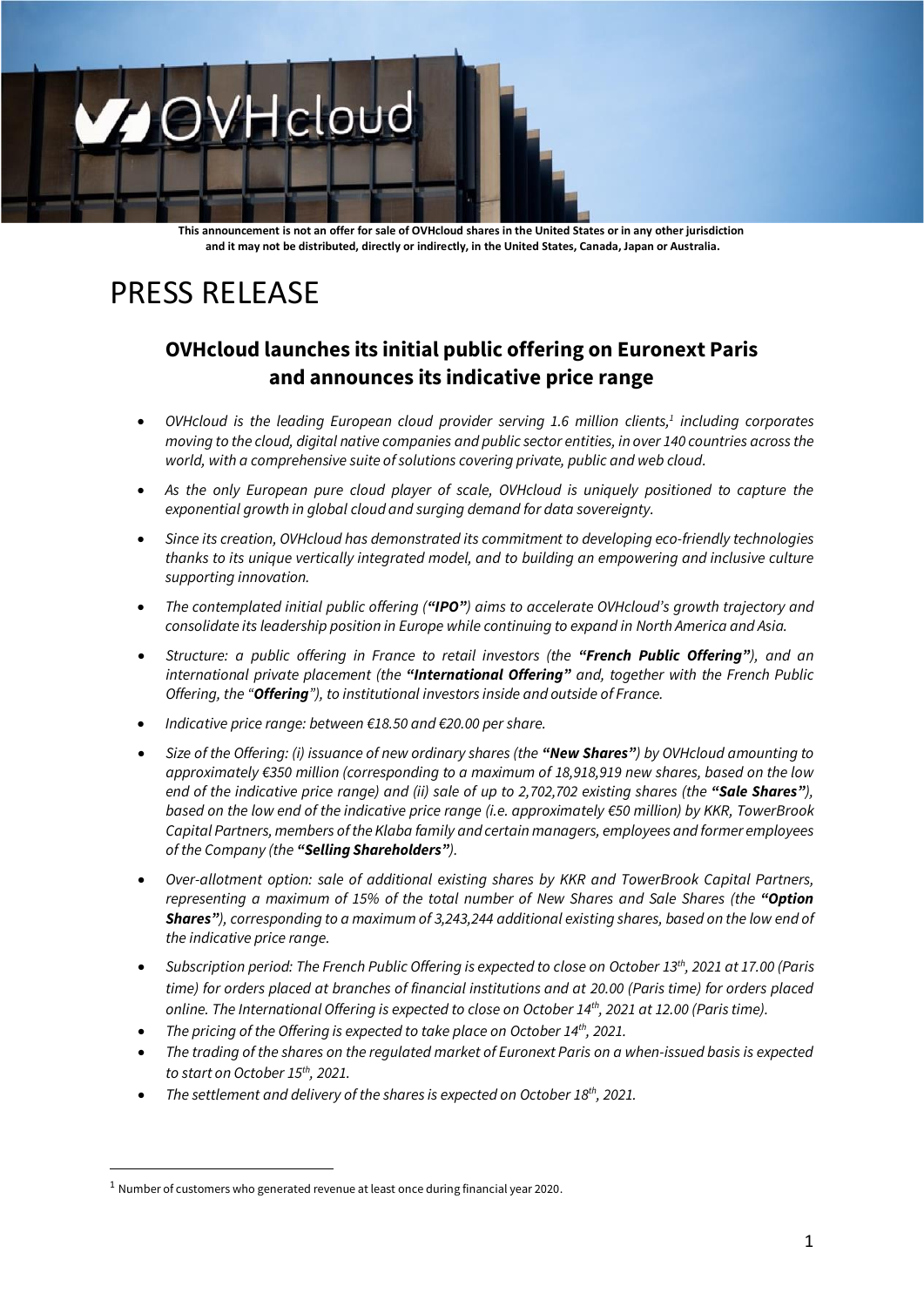**Roubaix, October 5 th , 2021** – OVH Groupe (the "**Company**" and, together with its subsidiaries, **"OVHcloud"** or the **"Group"**), the leading European cloud provider with a global footprint, announces today the launch of its IPO in view of the admission of its shares to trading on the regulated market of Euronext Paris (Compartment A).

On October 4 th, 2021, the French Autorité des Marchés Financiers (the **"AMF"**) granted its approval under the number 21-431 on the prospectus relating to OVHcloud's IPO, consisting of a registration document approved on September 17<sup>th</sup>, 2021 under the number I.21-052 (the "Registration Document"), a supplement to the Registration Document approved on October  $4<sup>th</sup>$ , 2021 under the number I.21-059, a securities note and a summary of the prospectus (included in the securities note) (the **"Prospectus"**).

#### **Michel Paulin, CEO of OVHcloud,** said:

*"The approval of our prospectus marks the launch of our proposed IPO on Euronext Paris. Over the past few weeks, we have started engaging with investors who have seen why OVHcloud is uniquely positioned to capture the exponential growth in global cloud and surging demand for data sovereignty. The planned transaction aims to give us the necessary means to strengthen our position as the leading pure play European cloud champion by rolling out our ambitious strategic roadmap. We look forward to welcoming new investors - institutions, individuals and employees – to our virtuous and sustainable expansion journey and to writing together this new chapter of OVHcloud's history."*

#### **Structure of the Offering**

It is expected that the Offering will be carried out as part of a global offering, including:

- A public offering by way of an open price offer (*offre à prix ouvert*) to retail investors in France (the **"French Public Offering"**); and
- An international private placement (the **"International Offering"**), to institutional investors inside and outside of France, including in the United States of America to qualified institutional buyers as defined in Rule 144A under the U.S. Securities Act of 1933, as amended (the **"Securities Act"**), and outside the United States of America pursuant to Regulation S under the Securities Act.

Should there be sufficient demand in the French Public Offering, the number of shares allocated to subscriptions in the French Public Offering will be equal to at least 10% of the total number of shares offered in the Offering (excluding the over-allotment option). The final allocation of shares between the French Public Offering and the International Offering will be determined at the time the results of the French Public Offering are known.

#### **Size of the Offering**

The initial public offering of OVHcloud will consist of:

- The issuance of New Shares by the Company by way of a capital increase for an amount of approximately €350 million (representing a maximum of 18,918,919 New Shares, based on the low end of the indicative offering price range);
- The sale of up to 2,702,702 Sale Shares by the Selling Shareholders based on the low end of the indicative price range resulting in gross proceeds of approximately €50 million, or the sale of up to 2,711,768 Sale Shares by the Selling Shareholders based on the high end of the indicative price range resulting in gross proceeds of approximately €54 million; and the sale of up to 3,243,244 Option Shares by KKR and TowerBrook Capital Partners based on the low end of the indicative price range, representing a maximum of 15% of the total number of New Shares and Sale Shares, resulting in gross proceeds of approximately €60 million, or the sale of up to 3,031,766 Option Shares by KKR and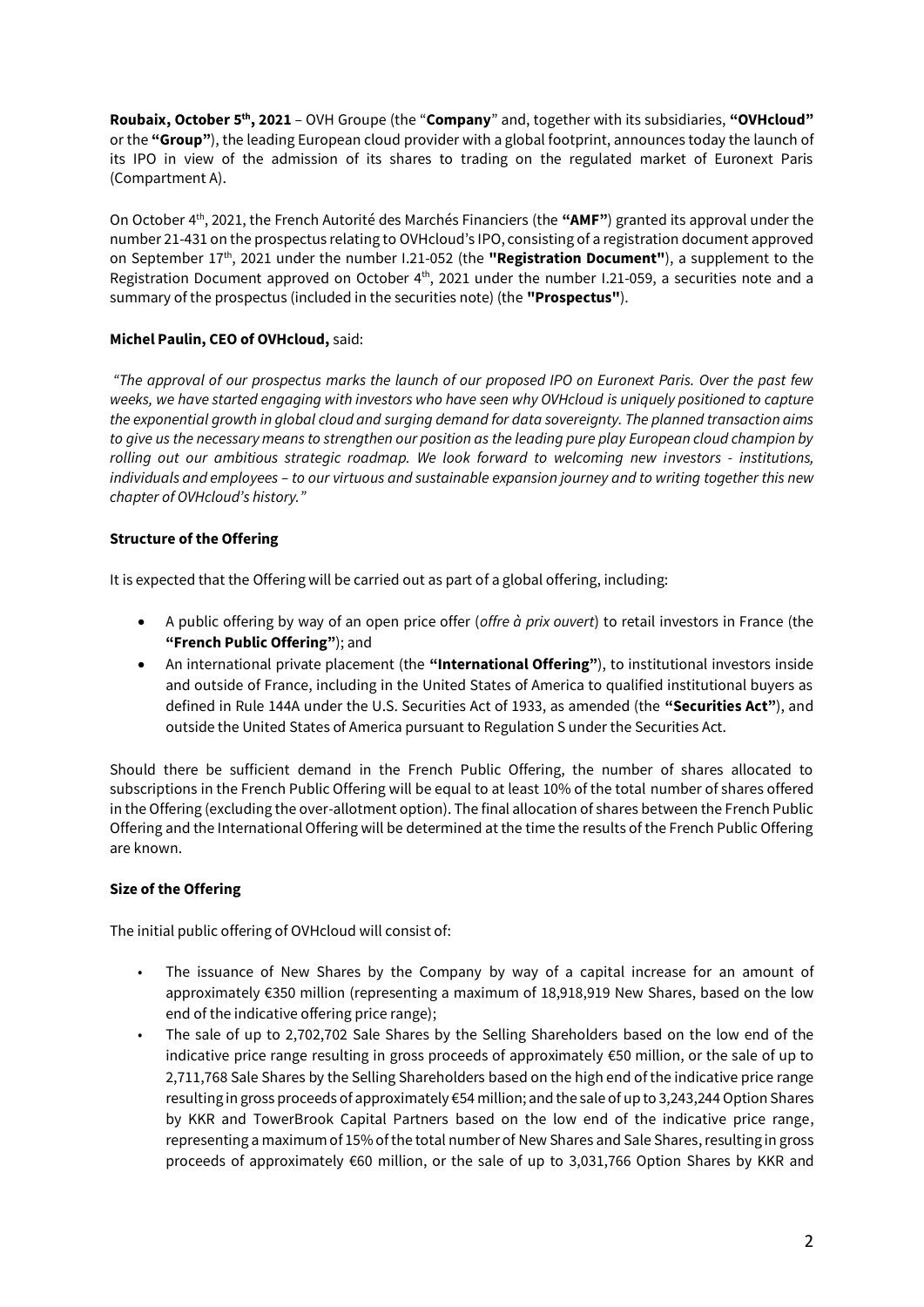TowerBrook Capital Partners based on the high end of the indicative price range resulting in gross proceeds of approximately €61 million.

#### **Over-Allotment Option**

KKR and TowerBrook Capital Partners will grant BNP Paribas (the "**Stabilization Agent**"), on behalf of the Banks, an option allowing for the purchase of up to 3,243,244 shares representing a maximum of 15% of the total number of New Shares and Sale Shares (the **"Over-Allotment Option"**), based on the low end of the indicative price range.

This Over-Allotment Option will cover future potential over-allotments and facilitate any stabilization operations, which are intended to support the market price of the shares. It may be exercised only once and at any time, wholly or partially, during 30 calendar days following the determination of the Offering Price, according to the indicative timetable, from October  $14<sup>th</sup>$ , 2021 until November  $13<sup>th</sup>$ , 2021 (included).

#### **Indicative price range**

The Offering price is expected to be between 18.50 euros and 20.00 euros per share, which is the range approved by the Company's Board of Directors on October 3<sup>rd</sup>, 2021. The price of the shares in the French Public Offering and the International Offering will be the same.

The indicative offering price range may be modified at any time up to and including the date of the determination of the offering price.

| <b>Date</b>                     | <b>Event</b>                                                                                                                                                                                                                                                                                    |
|---------------------------------|-------------------------------------------------------------------------------------------------------------------------------------------------------------------------------------------------------------------------------------------------------------------------------------------------|
| October 4 <sup>th</sup> , 2021  | Approval of the AMF on the Prospectus                                                                                                                                                                                                                                                           |
| October 5 <sup>th</sup> , 2021  | Press release announcing the Offering and the procedure by which the<br>Prospectus has been made available to the public<br>Opening of the Offering                                                                                                                                             |
| October 13th, 2021              | Closing of the French Public Offering at 17.00 (Paris time) for the<br>subscriptions placed in person and at 20.00 (Paris time) for the<br>subscriptions placed online                                                                                                                          |
| October 14th, 2021              | Closing of the International Offering at 12.00 (Paris time)<br>Determination of the Offering Price<br>Press release announcing the price of the Offering and the results of the<br>Offering<br>First listing of the Company's shares on Euronext Paris<br>Beginning of the stabilization period |
| October 15 <sup>th</sup> , 2021 | Opening of the trading of the shares on Euronext Paris in the form of<br>when issued shares (promesses d'actions) (traded under the ticker symbol<br>"OVH Promesses" until the settlement date of the French Public Offering<br>and the International Offering)                                 |

#### **Indicative timetable of the Offering**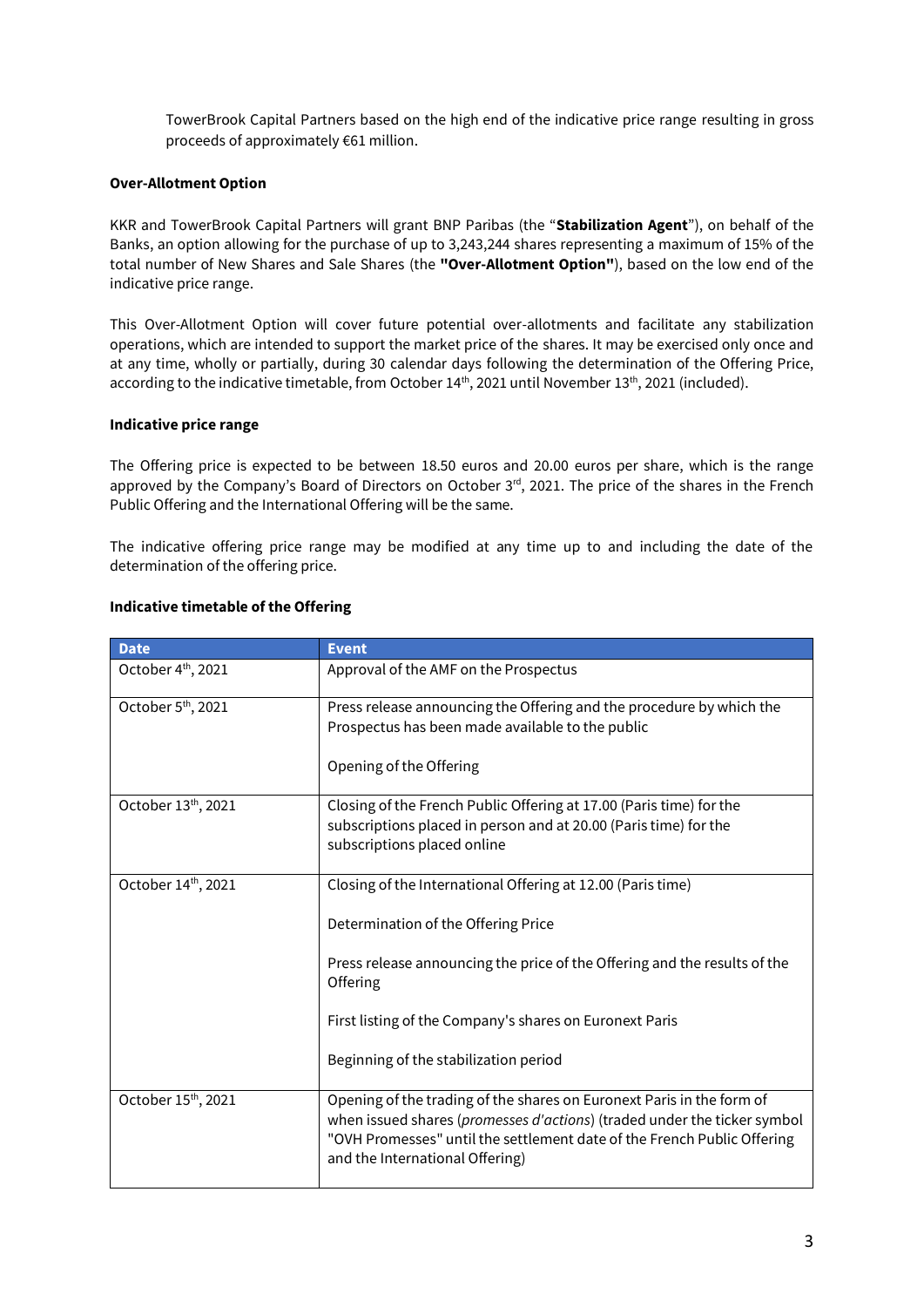| October 18th, 2021               | Settlement and delivery of the shares                                  |
|----------------------------------|------------------------------------------------------------------------|
| October 19th, 2021               | Beginning of trading of the shares on Euronext Paris on the line "OVH" |
| November 13 <sup>th</sup> , 2021 | Deadline for the exercise of the Over-Allotment Option, if any         |
|                                  | End of the stabilization period                                        |

#### **Revocation of subscription orders**

The subscription orders placed online as part of the French Public Offering can be revoked. The mechanics to revoke orders are determined by each financial intermediary. An investor wishing to revoke an order should therefore contact its financial intermediary. An order placed as part of the International Offering may be revoked via the financial intermediary with whom the order was placed until October 14<sup>th</sup>, 2021 at 12.00 (Paris time), unless the International Offering is closed in advance or extended.

#### **Rationale for the Offering**

The Group intends to use the net proceeds of the New Shares to finance its growth strategy, including in particular the financing of its geographical expansion and the construction of data centers, the development of new products and, as applicable, external growth operations.

#### **Proceeds of the Offering**

The gross proceeds of the issuance of the New Shares will amount to approximately €350 million.

The amount of the net proceeds of the issuance of the New Shares is estimated at approximately €315 million.

The gross proceeds from the sale of the Sale Shares by the Selling Shareholders will be approximately  $€50$ million and may be increased to a maximum of approximately €115 million, should the Over-Allotment Option be exercised in full.

The proceeds of the sale of the Sale Shares will only benefit to the Selling Shareholders.

The proceeds of the sale of the Option Shares will only benefit to KKR and TowerBrook Capital Partners.

#### **Financial intermediaries**

BNP Paribas, Citigroup, JP Morgan and KKR Capital Markets are acting as Joint Global Coordinators and Joint Bookrunners; Credit Suisse, Goldman Sachs, Morgan Stanley and Société Générale are acting as Joint Bookrunners, and CIC is acting as Co-Lead Manager (together with the Joint Global Coordinators and Joint Bookrunners and the Joint Bookrunners, the **"Banks"**) in the contemplated IPO. Rothschild & Co and Eight Advisory are acting as independent financial advisors, Cleary Gottlieb Steen & Hamilton LLP as legal advisor, Brunswick as financial communications advisor and Accellency as investor relations advisor to OVHcloud. White & Case LLP are acting as legal advisors to the Banks.

#### **Lock-up agreements**

OVHcloud, KKR and TowerBrook Capital Partners are committing to a lock-up of 180 calendar days following the settlement date of the Offering, subject to certain customary exceptions. Members of the Klaba family and certain managers and employees of the Company are committing to a lock-up of 360 calendar days following the settlement date of the Offering, subject to certain customary exceptions.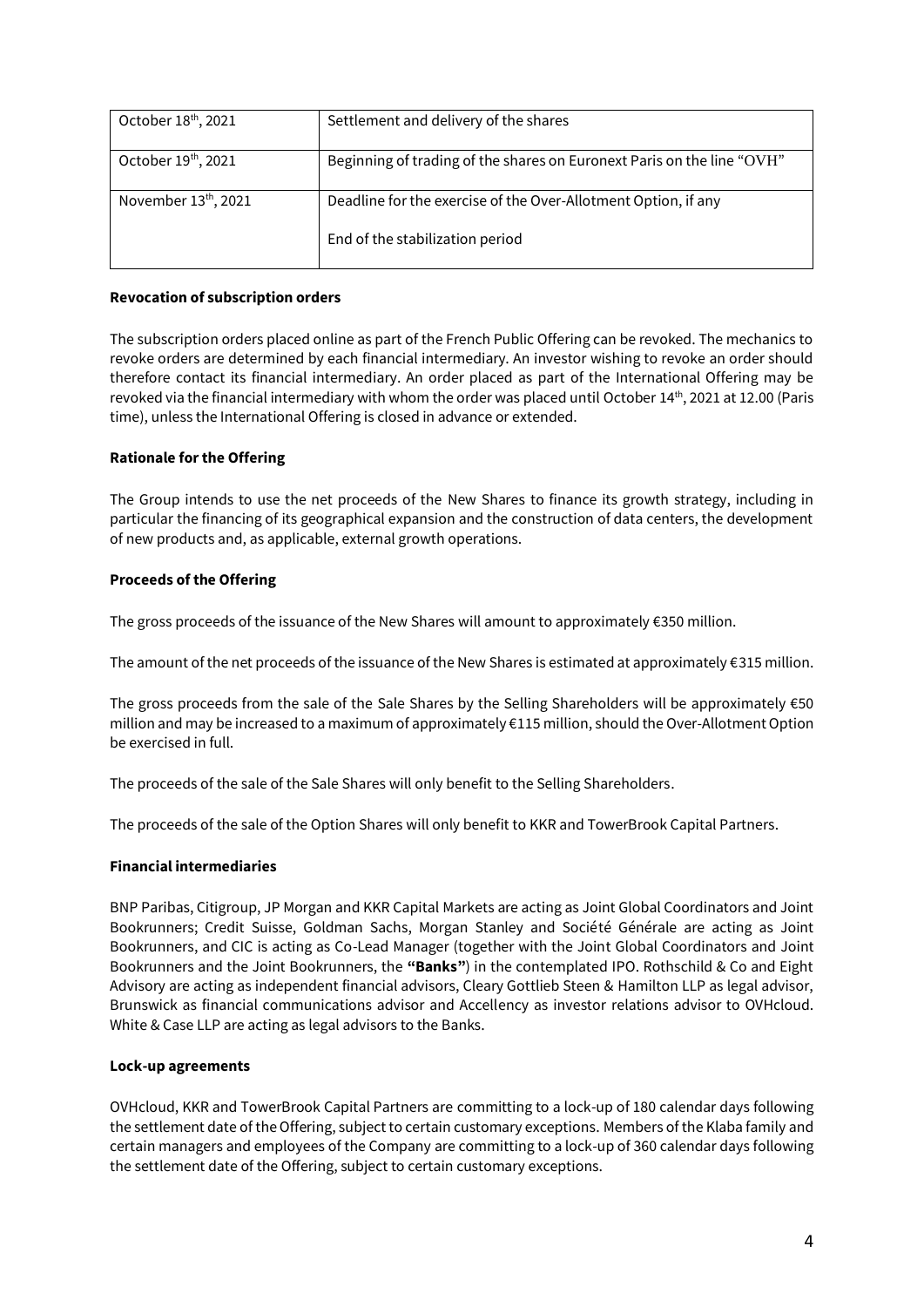#### **Publicly available information**

Copies of the French prospectus approved by the AMF on October 4<sup>th</sup>, 2021 under the number 21-431, consisting of (i) a registration document approved on September 17th, 2021 under the number I.21-052, (ii) the supplement to such registration document approved on October 4 th , 2021 under the number I.21-059, and (iii) a securities note and a summary of the French prospectus (included in the securities note), are available free of charge upon request to the company at OVHcloud, 2 rue Kellermann, 59100 Roubaix, France, as well as on the website of the AMF [\(www.amf-france.org\)](http://www.amf-france.org/) and OVHcloud [\(https://ipo.ovhcloud.com/en\)](https://ipo.ovhcloud.com/en).

The Company draws the public's attention to the risk factors contained in Chapter 3 of the registration document and in Section 2 of the securities note. The occurrence of one or more of these risks may have a material adverse effect on the business, reputation, financial condition, results of operations or prospects of the Group, as well as on the market price of the Company's shares.

#### **Media Contacts:**

**OVHcloud** Marie Vaillaud – Head of Corporate Communications [marie.vaillaud@ovhcloud.com](mailto:marie.vaillaud@ovhcloud.com)  + 33 6 49 32 74 02

**Brunswick** Aurélia de Lapeyrouse +33 6 21 06 40 33 Guillaume Maujean +33 6 67 74 36 89 [ovhcloud@brunswickgroup.com](mailto:ovhcloud@brunswickgroup.com)

#### **DISCLAIMERS**

*This announcement does not, and shall not, in any circumstances constitute a public offering or an invitation to the public in connection with any offer.*

*No communication and no information in respect of this transaction or of OVHcloud may be distributed to the public in any jurisdiction where a registration or approval is required. No steps have been or will be taken in any jurisdiction (other than France) where such steps would be required. The issuance, the subscription for or the purchase of OVHcloud's shares may be subject to specific legal or regulatory restrictions in certain jurisdictions. OVHcloud assumes no responsibility for any violation of any such restrictions by any person.*

*United States. This announcement is not an offer for sale of securities in the United States or any other jurisdiction. Securities may not be offered or sold in the United States absent registration or an exemption from registration under the U.S. Securities Act of 1933, as amended. OVHcloud does not intend to register any securities in the United States or to conduct a public offering of securities in the United States.*

*European Union. This announcement is not a prospectus within the meaning of Regulation (EU) 2017/1129 of the European Parliament and the Council of 14 June 2017, as amended (the "Prospectus Regulation"). In France, an offer of securities to the public may only be made pursuant to a prospectus approved by the AMF. With respect to the member States of the European Economic Area (each, a "relevant member State"), other than France, no action has been undertaken or will be undertaken to make an offer to the public of the shares requiring a publication of a prospectus in any relevant member State. Consequently, the securities cannot be offered and will not be offered in any member State (other than France), except in accordance with the exemptions set out in*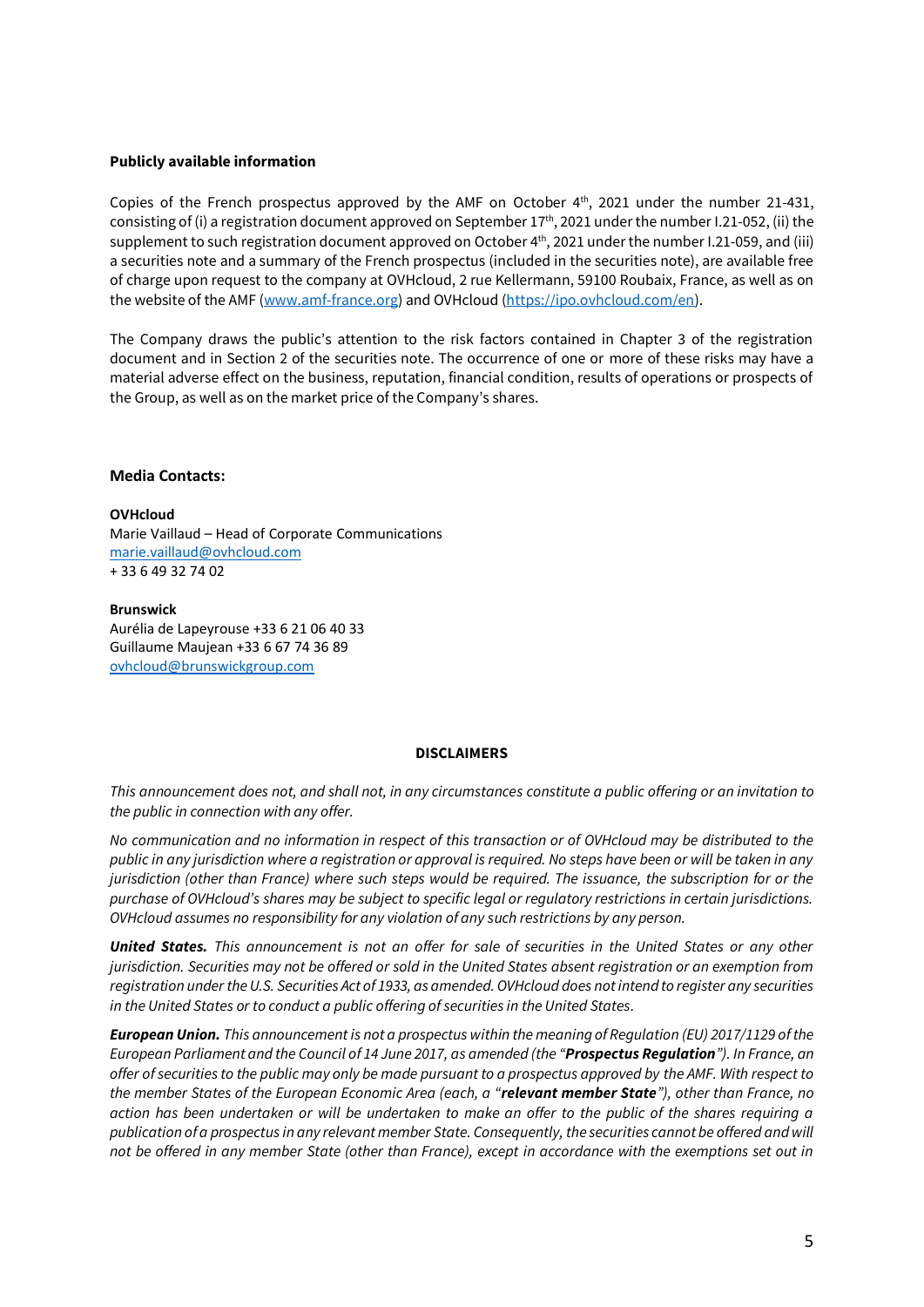*Article 1(4) of the Prospectus Regulation, or in the other case which does not require the publication by OVHcloud of a prospectus pursuant to the Prospectus Regulation and/or applicable regulation in the member States.*

*This press release does not constitute an offer of the securities to the public in the United Kingdom. The distribution of this press release is not made, and has not been approved, by an authorized person ("authorized person") within the meaning of Article 21(1) of the Financial Services and Markets Act 2000. As a consequence, this press release is directed only at persons who (i) are located outside the United Kingdom, (ii) have professional experience in matters relating to investments and fall within Article 19(5) ("investment professionals") of the Financial Services and Markets Act 2000 (Financial Promotions) Order 2005 (as amended) and (iii) are persons falling within Article 49(2)(a) to (d) (high net worth companies, unincorporated associations, etc.) of the Financial Services and Markets Act 2000 (Financial Promotion) Order 2005 (all such persons together being referred to as "Relevant Persons"). The securities of OVHcloud are directed only at Relevant Persons and no invitation, offer or agreements to subscribe, purchase or otherwise acquire the securities of OVHcloud may be proposed or made other than with Relevant Persons. Any person other than a Relevant Person may not act or rely on this document or any provision thereof. This press release is not a prospectus which has been approved by the Financial Conduct Authority or any other United Kingdom regulatory authority for the purposes of Section 85 of the Financial Services and Markets Act 2000.*

*The distribution of this document in certain countries may constitute a breach of applicable law. The information contained in this document does not constitute an offer of securities for sale in the United States, Canada, Japan or Australia. This press release may not be published, forwarded or distributed, directly or indirectly, in the United States, Canada, Japan or Australia.*

*The Banks are acting exclusively for the Company and no one else in connection with the contemplated IPO and will not regard any other person as their respective clients and will not be responsible to anyone other than the Company for providing the protections afforded to their respective clients in connection with any offer of shares of the Company or otherwise, nor for providing any advice in relation to the offer of shares, the content of this press release or any transaction, arrangement or other matter referred to herein. None of the Banks or any of their respective directors, officers, employees, advisers or agents accepts any responsibility or liability whatsoever for or makes any representation or warranty, express or implied, as to the truth, accuracy or completeness of the information in this press release (or whether any information has been omitted from this press release) or any other information relating to the Company, its subsidiaries or associated companies, whether written, oral or in a visual or electronic form, and howsoever transmitted or made available or for any loss howsoever arising from any use of this announcement or its contents or otherwise arising in connection therewith.*

*BNP Paribas, acting as Stabilization Agent, may, for a period of 30 days following the determination of the Offering Price (i.e., until November 13 th , 2021 inclusive) (but not under any circumstances obliged), in accordance with the applicable laws and regulations, in particular those of Delegated Regulation No 2016/1052 of the European Commission of March 8, 2016 supplementing Regulation (EU) No 596/2014 of the European Parliament European Union and the Council and concerning the conditions applicable to buyback programs and stabilization measures, to carry out stabilization operations in order to stabilize or support the price of the Company's shares on the regulated market of Euronext Paris. In accordance with Article 7 of Delegated Regulation No 2016/1052 of the European Commission of March 8, 2016, stabilization operations may not be carried out at a price higher than the offering price. Such interventions may affect the price of the shares and may result in the determination of a higher market price than would otherwise prevail. Even if stabilization operations were carried out, BNP Paribas could, at any time, decide to discontinue such operations. The information will be provided to the competent market authorities and to the public in accordance with Article 6 of the abovementioned Regulation. Pursuant to the provisions of Article 8 of the abovementioned Regulation, BNP Paribas, acting on behalf of the underwriters, may make overallotments in connection with the offer up to the number of shares covered by the over-allotment option, plus, if applicable, a number of shares representing 5% of the offer (excluding exercise of the over-allotment option).*

#### *Forward-looking statements*

*This announcement contains statements regarding the prospects and growth strategies of OVH Groupe ("OVHcloud"). These statements are sometimes identified by the use of the future or conditional tense, or by the use of forward-looking terms such as "considers", "envisages", "believes", "aims", "expects", "intends", "should",*